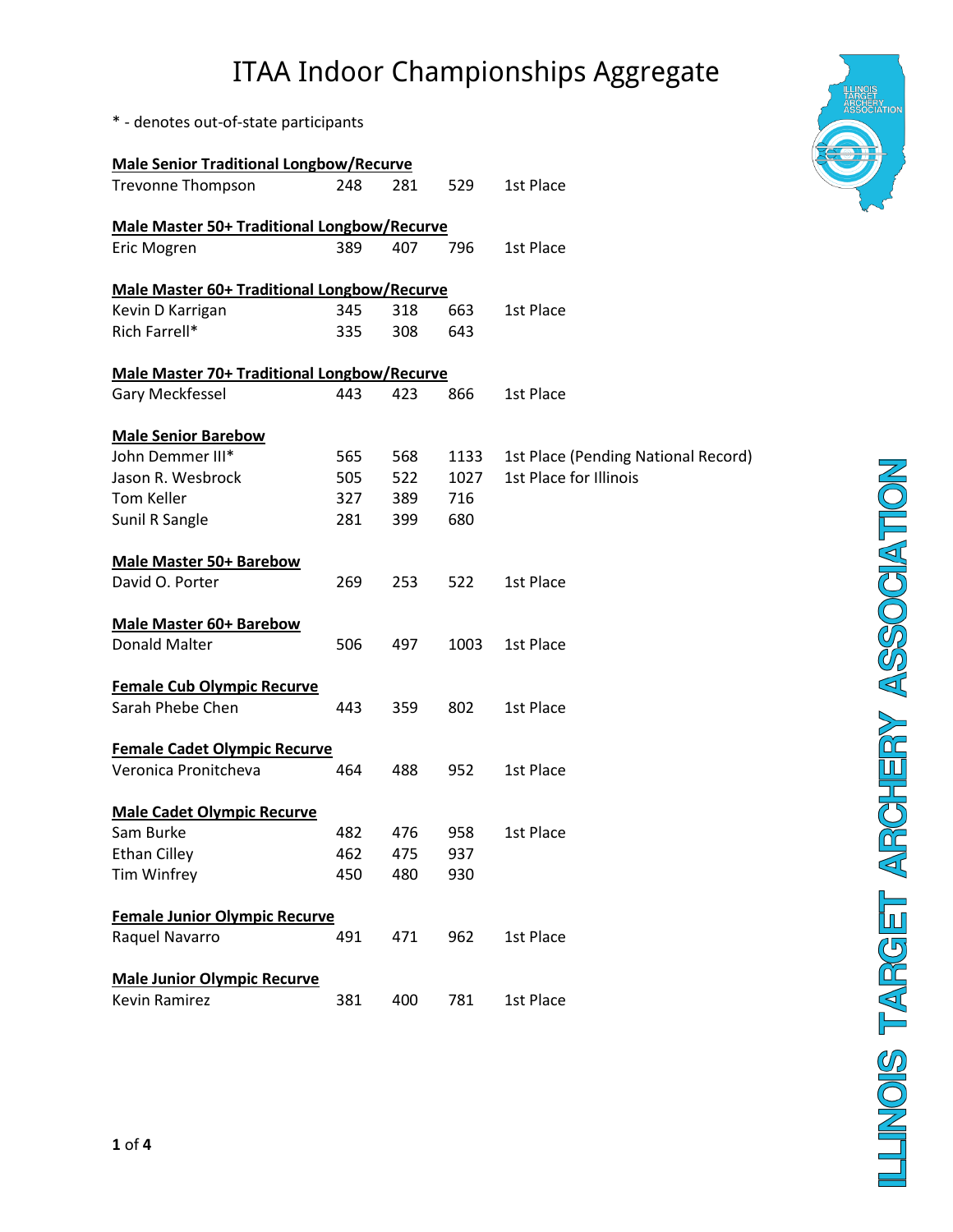| <b>Female Senior Olympic Recurve</b>   |     |     |      |                                     |
|----------------------------------------|-----|-----|------|-------------------------------------|
| Cory Winkelhake                        | 504 | 515 | 1019 | 1st Place                           |
| <b>Heather Hodge</b>                   | 487 | 462 | 949  |                                     |
| Michele Hansen                         | 447 | 422 | 869  |                                     |
| <b>Male Senior Olympic Recurve</b>     |     |     |      |                                     |
| Jason R. Wesbrock                      | 531 | 548 | 1079 | 1st Place                           |
| Dennis Timpanaro                       | 520 | 516 | 1036 |                                     |
| Michael Bannester                      | 510 | 507 | 1017 |                                     |
| <b>Chris Gutsell</b>                   | 512 | 502 | 1014 |                                     |
| Oleg Pronitchev                        | 435 | 500 | 935  |                                     |
| Tony Kaap                              | 479 | 454 | 933  |                                     |
| <b>Brent Harmon</b>                    | 422 | 367 | 789  |                                     |
| Female Master 50+ Olympic Recurve      |     |     |      |                                     |
| Cheri Kirkpatrick                      | 433 | 422 | 855  | 1st Place                           |
| <b>Male Master 50+ Olympic Recurve</b> |     |     |      |                                     |
| <b>Gabe Querol</b>                     | 557 | 567 | 1124 | 1st Place (Pending National Record) |
| <b>Male Master 60+ Olympic Recurve</b> |     |     |      |                                     |
| Tom Havel                              | 519 | 494 | 1013 | 1st Place                           |
| <b>Female Bowman Compound</b>          |     |     |      |                                     |
| Kate Iodice                            | 528 | 541 | 1069 | 1st Place (Pending National Record) |
| <b>Hallie Sellers</b>                  | 470 | 482 | 952  |                                     |
| <b>Male Bowman Compound</b>            |     |     |      |                                     |
| Nathan Zimmerman                       | 543 | 544 | 1087 | 1st Place (Pending National Record) |
| Jaden Chada                            | 492 | 461 | 953  |                                     |
| Evan Blackman                          | 433 | 418 | 851  |                                     |
| <b>Male Cub Compound</b>               |     |     |      |                                     |
| Mason Graham                           | 349 | 375 | 724  | 1st Place                           |
| <b>Female Cadet Compound</b>           |     |     |      |                                     |
| <b>Michal Miller</b>                   | 456 | 452 | 908  | 1st Place                           |
| <b>Male Cadet Compound</b>             |     |     |      |                                     |
| <b>Caleb Reuter</b>                    | 553 | 555 | 1108 | 1st Place                           |
| Ryan Mann                              | 546 | 551 | 1097 |                                     |
| <b>Female Junior Compound</b>          |     |     |      |                                     |
| Montana Anderson                       | 555 | 557 | 1112 | 1st Place                           |
| Rachel Wesbrock                        | 525 | 424 | 949  |                                     |



LUNOIS TARGET ARCHERY ASSOCIATION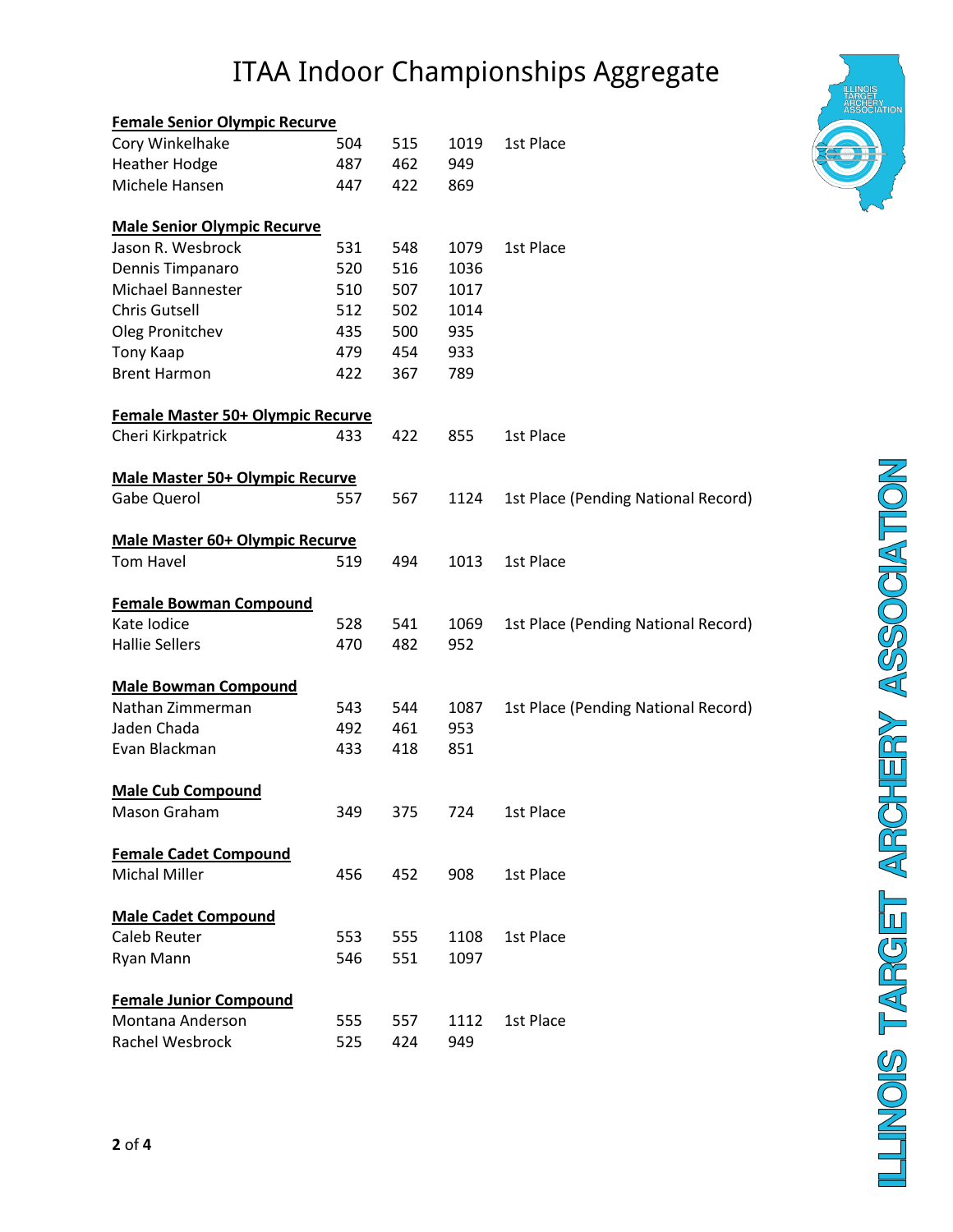#### **Male Senior Compound**

| Tim Zimmerman                     | 582 | 586 | 1168 | 1st Place |  |  |  |  |  |  |  |
|-----------------------------------|-----|-----|------|-----------|--|--|--|--|--|--|--|
| Andrew Hollmier                   | 575 | 575 | 1150 |           |  |  |  |  |  |  |  |
| <b>Bill Munson</b>                | 584 | 564 | 1148 |           |  |  |  |  |  |  |  |
| <b>Mike Nowotnik</b>              | 566 | 569 | 1135 |           |  |  |  |  |  |  |  |
| Jim Hoffman                       | 570 | 556 | 1126 |           |  |  |  |  |  |  |  |
| Jean-Luc Hostachy                 | 546 | 537 | 1083 |           |  |  |  |  |  |  |  |
| Jason Schneider                   | 545 | 534 | 1079 |           |  |  |  |  |  |  |  |
| Jamie Oliver*                     | 538 | 538 | 1076 |           |  |  |  |  |  |  |  |
| <b>Female Master 50+ Compound</b> |     |     |      |           |  |  |  |  |  |  |  |
| Jana Ross                         | 536 | 511 | 1047 | 1st Place |  |  |  |  |  |  |  |
| <b>Male Master 50+ Compound</b>   |     |     |      |           |  |  |  |  |  |  |  |
| Vern Coop                         | 575 | 577 | 1152 | 1st Place |  |  |  |  |  |  |  |
| Mark Jones                        | 571 | 568 | 1139 |           |  |  |  |  |  |  |  |
| James Ross                        | 542 | 543 | 1085 |           |  |  |  |  |  |  |  |
| <b>Female Master 60+ Compound</b> |     |     |      |           |  |  |  |  |  |  |  |
| Nancy Zorn                        | 574 | 568 | 1142 | 1st Place |  |  |  |  |  |  |  |
| Jeanne Mohn                       | 546 | 542 | 1088 |           |  |  |  |  |  |  |  |
| <b>Male Master 60+ Compound</b>   |     |     |      |           |  |  |  |  |  |  |  |
| William Mohn                      | 577 | 565 | 1142 | 1st Place |  |  |  |  |  |  |  |
| Mark Finnegan                     | 554 | 546 | 1100 |           |  |  |  |  |  |  |  |
| C. David Ward                     | 542 | 540 | 1082 |           |  |  |  |  |  |  |  |
| Carl Meyer                        | 547 | 531 | 1078 |           |  |  |  |  |  |  |  |
| David Dorrance                    | 517 | 512 | 1029 |           |  |  |  |  |  |  |  |
| <b>Male Master 70+ Compound</b>   |     |     |      |           |  |  |  |  |  |  |  |
| Caz Brewer                        | 537 | 544 | 1081 | 1st Place |  |  |  |  |  |  |  |